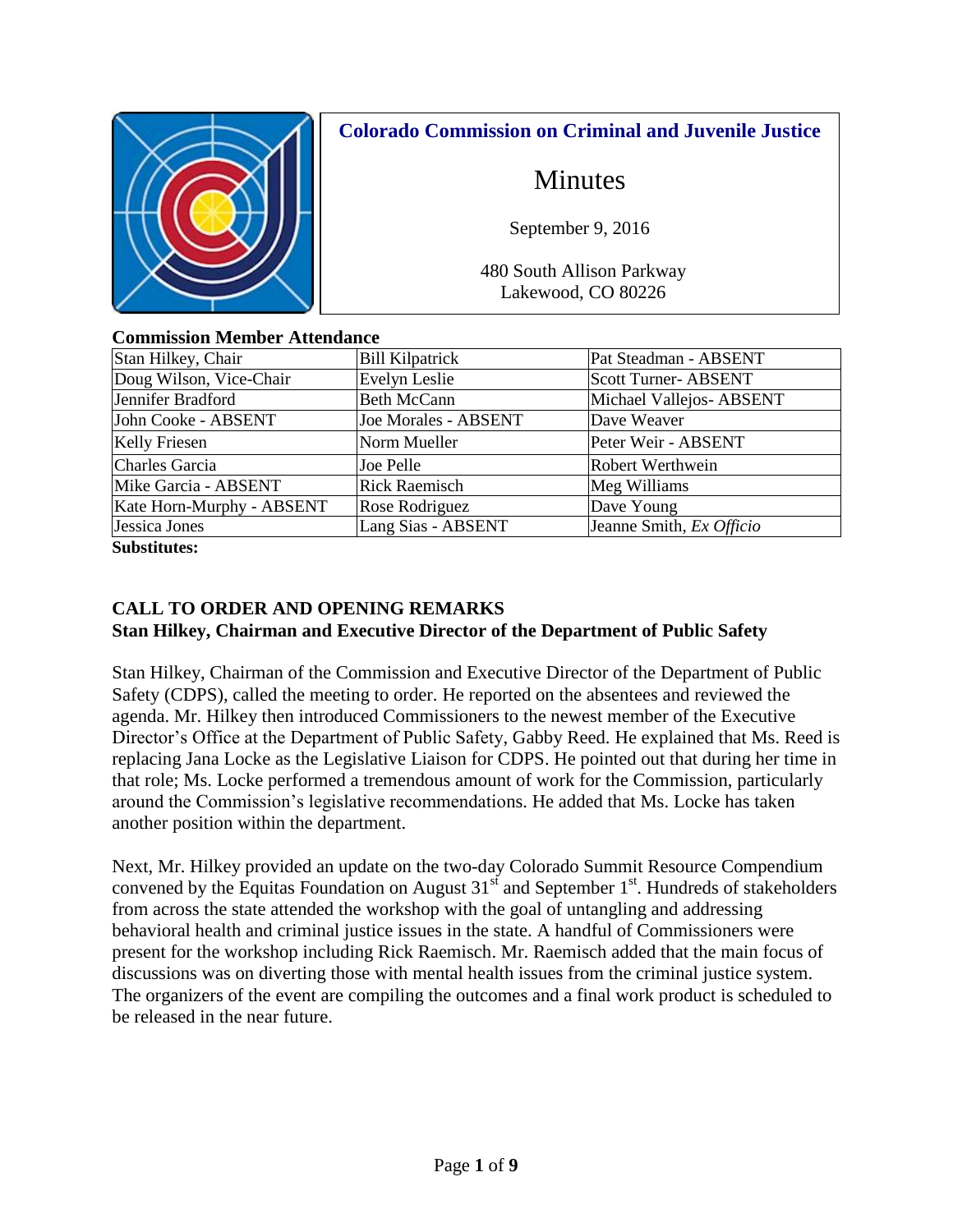## **NATIONAL CRIMINAL JUSTICE REFORM PROJECT Jeanne Smith, Division of Criminal Justice**

Jeanne Smith reminded Commissioners that the state of Colorado had applied to be part of a National Governor's Association and National Criminal Justice Association's effort called the National Criminal Justice Reform Project (NCJRP). Ms. Smith announced that Colorado was accepted as one of the 20 states invited to send a four person team to participate in a two-day summit to be held in Denver, October 17-19, 2016. One of the goals of the summit is for the states to learn about the NCJRP selection process for ongoing training and technical assistance. Another objective for the organizers of the event is to analyze state-level survey data to help identify priorities for reform. Following the two-day summit, five states will be selected to participate in the full project and will receive in-depth planning and implementation assistance over the next several years.

Colorado's proposal to participate included a letter of interest submitted by Governor Hickenlooper describing the need for better collection and integration of criminal justice data, with an emphasis on jail data and the intersection of criminal justice and behavioral health data. The Adams County Information Sharing Exchange project and the Commission's creation of the Mental Health/Point of Contact through Jail Release Task Force were also used as examples of ongoing work.

Ms. Smith concluded by sharing that the summit attendees will be Adrienne Russman representing the Governor's Office and the Department of Corrections, Adam Zarrin of the Governor's Office, Commission Vice-Chair Doug Wilson and herself.

## **HOUSING ISSUES / NATIONAL OVERVIEW Annie Bacci, Corporation for Supportive Housing**

Mr. Hilkey introduced the next segment of the agenda by reminding Commissioners that during the February retreat there was a call for more in-depth presentations during Commission meetings regarding the work taking place in the individual Task Forces. To that end, at the May 2016 meeting Commissioners were provided with a panel presentation of the issues under consideration by the Mental Health/Jails Task Force. The August Commission meeting featured a detailed presentation of issues being addressed by the Data Sharing Task Force along with a broader view of Justice Information Sharing (JIS) strides across Colorado and specifically in Adams County. Mr. Hilkey reported that the meeting today will feature matters regarding housing and the work of the Re-entry Task Force. Specifically, the presentations will start with a broad national overview of housing challenges for justice involved individuals, followed by a look at state and local issues. Additionally, there will be an update on housing initiatives underway at the Department of Corrections and an explanation of the current housing priority work areas identified by the Re-entry Task Force.

Mr. Hilkey introduced Annie Bacci from the Corporation for Supportive Housing (CSH). Ms. Bacci provided a PowerPoint presentation to Commissioners entitled Supportive Housing for Justice-Involved Populations. The full presentation can be found on the Commission website at [www.colorado.gov/ccjj.](http://www.colorado.gov/ccjj) Presentation highlights are noted below.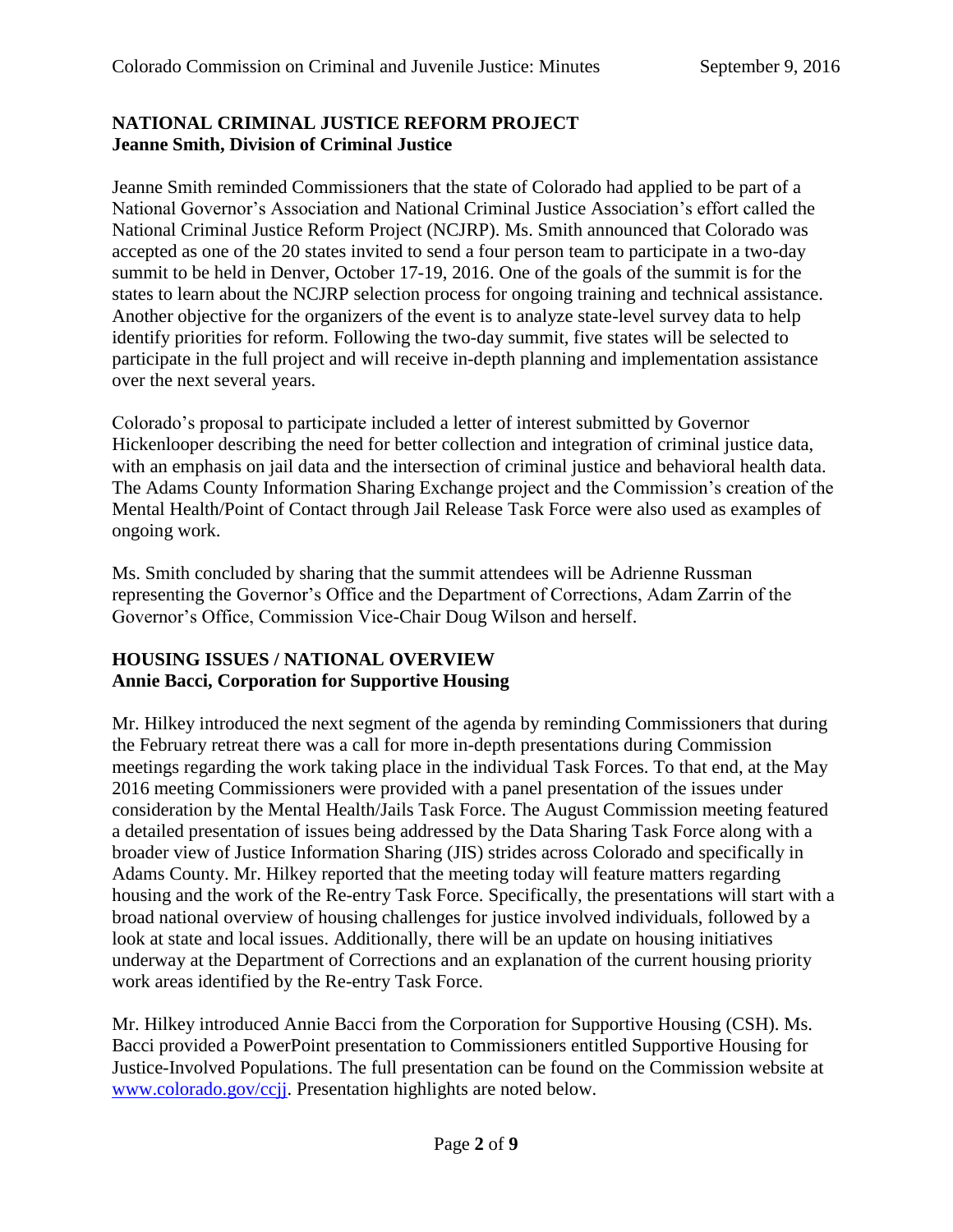## *PRESENTATION HIGHLIGHTS*

Ms. Bacci began by stating that CSH is a national organization working to advance supportive housing solutions around the country, with much of the work centered on both housing and affordable health care.

Supportive Housing combines affordable housing along with services, in the hopes of helping people who face complex challenges live with stability, autonomy and dignity. Specifically, the services can range from things like employment services and mental health services to life skills coaching and substance abuse treatment. Additionally, Supportive Housing service providers are expected to bring a high level of engagement to their work. Supportive Housing does not include things like a shelter, nursing home, transitional housing or treatment/detox centers.

Different types of Supportive Housing include Single Site models which can consist of one or more buildings or apartments at one location, alternatively, Scattered Sites consist of two or more buildings or apartments at multiple locations.

Supportive Housing must:

- Be affordable,
- Provide tenants with leases,
- Engage tenants in voluntary services,
- Coordinate key partners,
- Connect tenants with the community, and
- Target households with multiple barriers, which includes the re-entry population.

One of the emerging best practices in Supportive Housing is the Frequent Users Systems Engagement model or FUSE. FUSE targets the frequent users of the jail system, the homeless system and the behavioral health system. The FUSE model has been shown to increase cost savings for communities and increase system collaboration while promoting quality of life and self-sufficiency. At the same time, FUSE decreases shelter usage, jail recidivism and use of other public systems. The program is operating in several cities and counties across the country including locally in Colorado with Denver's Pay for Success project.

FUSE outcomes include:

- Over a 90% reduction in shelter days,
- An average public cost savings of \$15,000 per year, per tenant,
- In New York there has been a 50% reduction in shelter days, and 50% fewer psychiatric inpatient hospitalizations,
- In Charlotte two-year results show a 90% retention rate for housing stability and a 52% increase in improved family relationships, and
- Nationally there is a 35-40% reduction in jail rate with FUSE.

Another model is the Pay for Success Initiative (PFS) and there is a PFS program currently in operation in Colorado as well. This initiative is also commonly referred to as a Social Impact Bond. PFS is based on a performance-based loan from private investors intended to provide up front capital for service intervention for the re-entry population, with the goal of achieving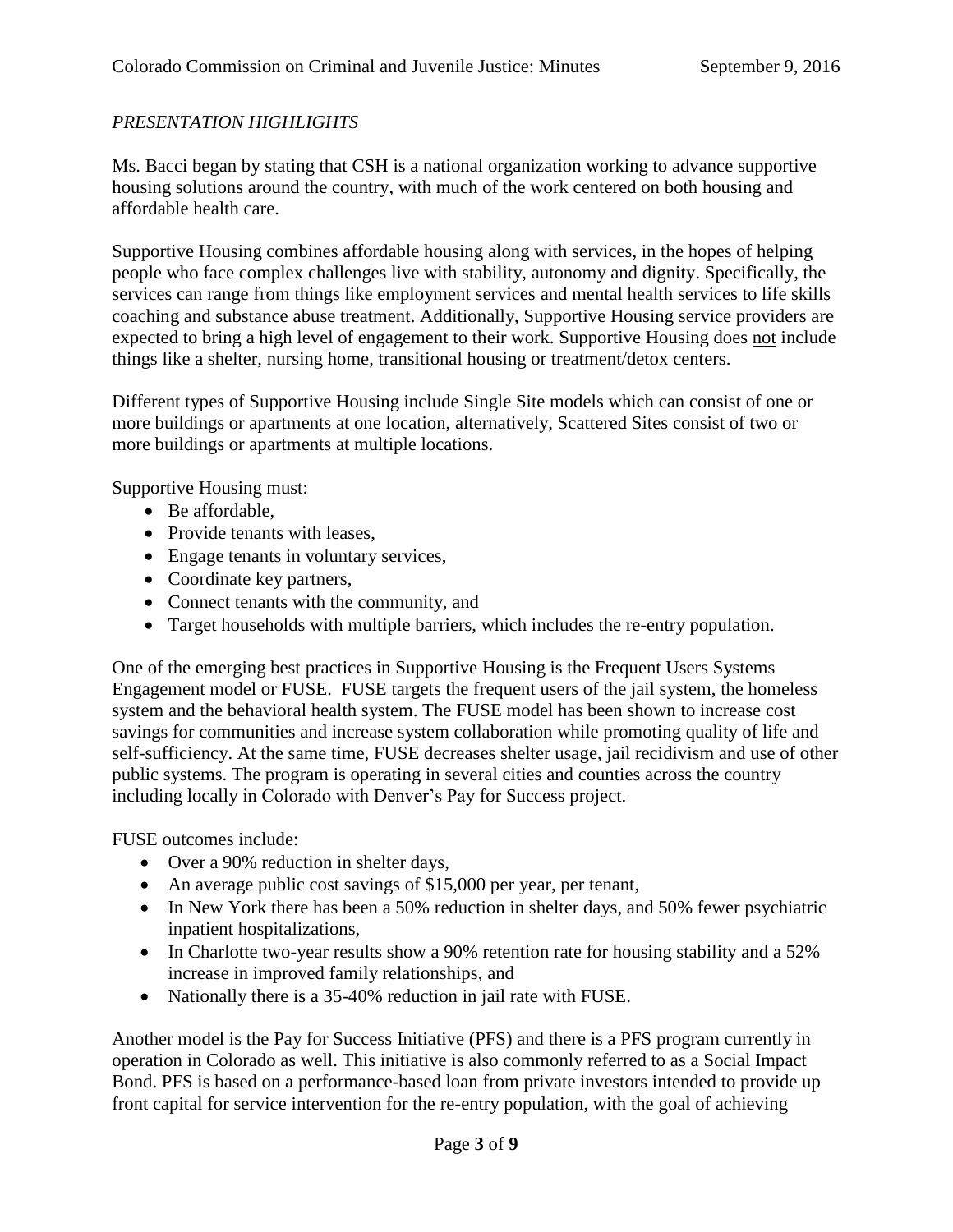certain outcomes. Once outcomes are achieved a community (in this case the City and County of Denver) will pay back private investors. PFS initiatives are gaining favor with the U.S. Department of Justice and the U.S. Department of Housing and Urban Development (HUD). PFS challenges communities to use pay for success as an intervention, however, Ms. Bacci noted that while it is a good policy tool it is also very complicated and that if communities do not have to use it there are other, better programs.

In Denver, PFS is targeting frequent users of the jail system (those with at least 8 arrests over the last three years) along with those in the homeless system. This group was chosen because the top 250 users of the Denver jail system (who were also homeless) accounted for 14,000 days in jail, along with over 2,200 visits to detox, 500 emergency room visits and 1,500 arrests. Each year, Denver spends approximately \$7 million on those 250 individuals to cover these expenses. It took Denver two years to structure the PFS model with a total investment of \$8.6M. With that investment there is an expectation of a  $35 - 40\%$  reduction in jail days over a three year time frame, along with an 85% housing stability rate. If outcomes are better the city will pay more, and if the outcomes are not as good as anticipated the investors will receive a little less.

Representative Beth McCann asked Ms. Bacci what happens exactly with the homeless people being served by the PFS model. Ms. Bacci replied that the PFS intervention is a supportive housing model. Individuals are identified (often while they are still in the jail) and connected with a housing unit and an array of services. There is also a mobile team that travels to where the services are needed. The only limitations with the program are tied to HUD guidelines that exclude housing vouchers for lifetime registered sex offenders and people convicted of manufacturing methamphetamine in public housing.

Ms. Bacci offered another example of a program showing positive outcomes called Returning Home Ohio which has been operating since 2007 as a pilot and as a formal state sanctioned program in Ohio since 2012. This program is one of the re-entry options that case managers can select when performing discharge plans for individuals leaving prison. It connects folks with a supportive housing solution and specifically targets those with severe and persistent mental illness and HIV. The program is 100% funded by the Ohio Department of Corrections. Research shows 60% of the people in this program are less likely to recidivate back to prison and 78% achieve housing stability up to two years. Outcomes from these types of initiatives offer the potential for other Departments of Corrections to explore the opportunity of shifting current investments that may not be providing positive outcomes, to something with proven results.

#### **HOUSING ISSUES / STATE AND LOCAL PERSPECTIVE Kristin Toombs and Susan Niner, Department of Local Affairs, Division of Housing**

Mr. Hilkey introduced Kristin Toombs and Susan Niner from the Department of Local Affairs (DOLA). Ms. Toombs provided a PowerPoint presentation to Commissioners outlining the role of DOLA in addressing housing issues in Colorado. The full presentation can be found on the Commission website at [www.colorado.gov/ccjj.](http://www.colorado.gov/ccjj) Presentation highlights are noted below.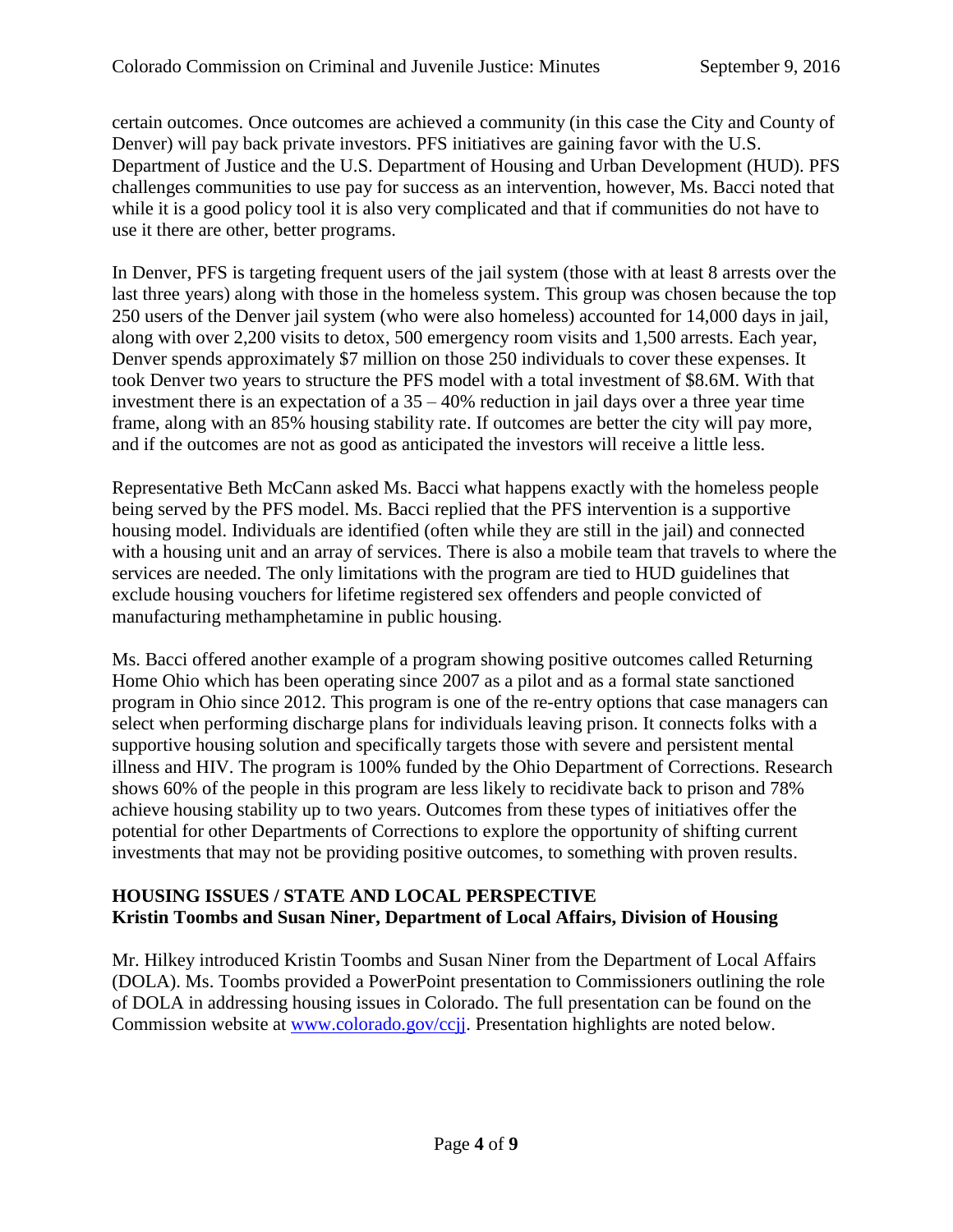## *PRESENTATION HIGHLIGHTS*

Ms. Toombs began by explaining that much of the work of DOLA overlaps with the work of the Corporation for Supportive Housing. The Division of Housing (DOH) was originally created as a way to increase affordable housing throughout Colorado. This is accomplished through a number of mechanisms including:

- Providing funding for the acquisition, construction or rehabilitation of buildings that are affordable,
- Acting as the regulatory body for communities in Colorado that do not have their own housing authority or codes departments, and
- Operating the Fort Lyons Supportive Residential Community.

DOH and the Governor's Office have developed a toolkit to help communities create affordable housing projects that also include supportive services to build capacity. Housing deals are financially complicated and communities need rental assistance vouchers from DOH to help assist in paying for housing units and other gap financing. Therefore DOH helps coordinate the many elements of housing development that take place at the community and state level.

In 2015, 282 new units were created throughout the state and another 135 are slated for 2016. This is the largest increase in the creation of housing units in Colorado to date. DOH has also served over 31,000 households and created 3,000 new affordable housing opportunities in 2015. The average voucher recipient makes a little over \$11,000 per year. Also, over 80% of individuals who receive vouchers are those with disabilities.

One of the main objectives at DOH is to build a strong continuum of housing resources and to ensure those resources are supported. Resources range from emergency shelters and transitional housing to rapid re-housing, permanent supportive housing, rental assistance and sometimes eventually home ownership. However, Ms. Toombs noted that the current trend in housing nationwide is to move away from transitional housing because it results in too much movement for an individual. It is better to get someone into a place that is their own, so they do not have to continue to be unsettled.

Colorado's Housing Choice Voucher Program, also commonly known as Section 8, provides basic rental assistance. DOH is the largest housing authority in the state of Colorado and distributes approximately 6,000 vouchers statewide every year, with preference given to people who are homeless or disabled. The Homeless Programs Team at DOH also has several different niche programs that provide an additional 1,000 housing vouchers.

The main barrier with many voucher programs is that there simply are not enough vouchers to meet the need. Therefore barriers to housing are not necessarily specific to the re-entry population. Ms. Toombs went on to describe DOH's specialty programs and the populations they serve. She emphasized that programs operating with state funds are more flexible than those supported through federal funds because they are not tied to HUD parameters. Also, many programs are targeted for individuals with mental illness coming out of the state system (state mental health hospitals and DOC) into homelessness. The Colorado Second Chance Housing and Reentry Program (C-SCHARP) is an initiative originally funded by the U.S Department of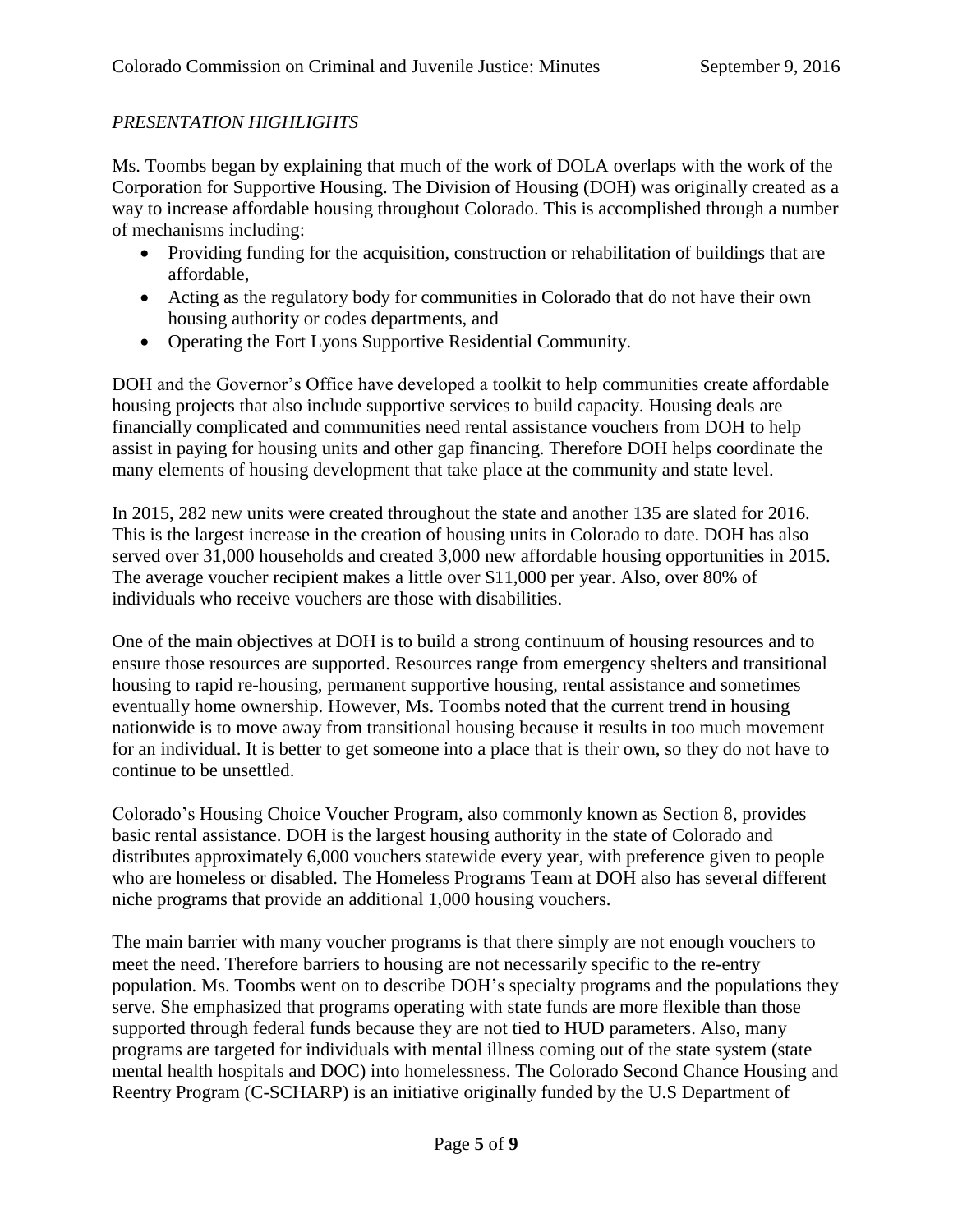Justice and which currently operates through the Office of Behavioral Health (OBH) at the Department of Human Services. C-SCHARP is one of the few programs targeted specifically at the criminally justice involved and DOH provides up to two years of tenant based rental assistance for the program. C-SCHARP targets dually-diagnosed adults coming out of prison and into homelessness; it serves over 30 individuals and recently expanded to Colorado Springs. Preliminary outcomes show some promising reductions in recidivism, but no statistically significant differences as of yet. However, the data to date is extremely limited and the second year analysis will capture more data points for a larger cohort and a longer time period.

Program participants are selected through their case managers at the Department of Corrections. Unfortunately, one of the main barriers with the program is that it uses tenant-based vouchers which requires that a person find their own unit, and that can be challenging for people when they have to explain their criminal histories.

Ms. Toombs went on to explain that housing Best Practices include the Housing First model, Permanent Supportive Housing, Rapid Re-housing and Coordinated Entry along with landlord recruitment. She emphasized there is no way for Colorado to 'build' its way out of the housing crisis, especially when it comes to re-entry populations, and that it is essential to partner with current housing options, landlords and opportunities that already exist.

Representative McCann asked about the growing homeless population and if there are any thoughts on what cities like Denver can do to address this large number of people. Ms. Toombs replied that 'moving people along' and out of parks and off of the streets might result in a shortterm effect of cleaning an area, but it also results in a continuous cycle. There are other best practices that show a more lasting and effective impact than shifting people around or criminalizing homelessness. Coordinated Entry is one way to effect change. It includes outreach teams and service providers who often go with police to parks and other areas and engage with individuals. The teams will administer an assessment tool that places people on a list and prioritizes them for many of the resources previously mentioned. Ms. Toombs noted that this is the best way in the Denver metro area for individuals to connect with housing opportunities and resources. Another option is for someone who is homeless to call 211 and tell the operator they are interested in services and resources, which will connect them to the Denver Outreach Collaborative. There are 57 entities in the Denver metro area who administer and offer the coordinated assessment tool. Ms. Toombs reiterated that one of the main problems is still capacity and that there are long waitlists for those waiting for assistance. No community can move the needle on ending homelessness with federal funds alone, but the

more HUD funding that can be secured the better. It is proven that moving someone into housing with services connected is the most cost effective way to address the homeless population. DOH is also working with housing providers and landlords to encourage them to change their criminal history background policy. Recently HUD and DOJ released a statement (from a fair housing standpoint) informing housing providers that they cannot operate under an umbrella ban of refusing to serve certain populations (for example, people with criminal histories).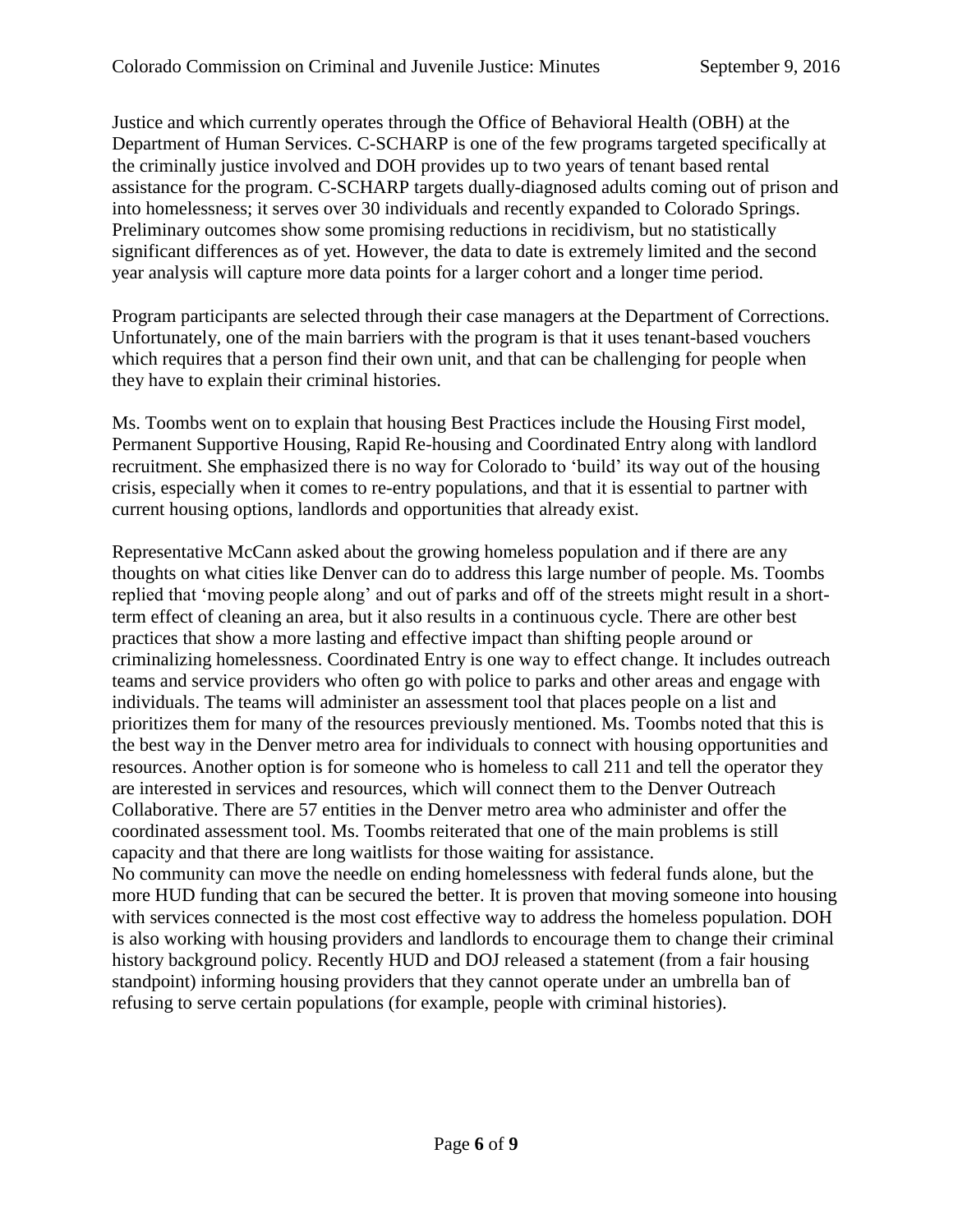#### **HOUSING ISSUES / DEPARTMENT OF CORRECTIONS Melissa Roberts, Division of Parole**

Mr. Hilkey introduced Melissa Roberts, Director of the Division of Parole in the Department of Corrections. Ms. Roberts provided a presentation on the Department's housing initiatives.

## *PRESENTATION HIGHLIGHTS*

Ms. Roberts began by stating that the Division of Adult Parole has been working to get a clearer grasp on issues around the homelessness population and in so doing; last November the Division began a pencil to paper exercise tracking the number of homeless releases. Outcomes from that exercise showed that approximately 25% of people releasing to parole are releasing from prison homeless (this number does not include those who discharge their sentence). The region most affected by homeless releases is the Denver metro area; however rural areas feel the impact as well.

Parole has been working diligently with DOLA and the Governor's Office of Homeless Initiatives to develop relationships with landlords to address housing issues as they relate to individuals with criminal records. Parole wants to better leverage supportive housing vouchers for justice involved individuals, along with developing partnerships with developers. DOC is currently in discussions with a developer who is looking to repurpose what was industrial office space to create 80 transitional living beds.

DOC is also working to determine the most appropriate housing model for parolees re-entering the community. There is an inherent assumption that people leaving prison need a significant amount of support services wrapped around them, but actual needs vary case by case and oftentimes a parolee may simply need a roof over their head. The Department has a \$1.1M budget annually for housing vouchers. Those vouchers are often used for motel rooms on Colfax, which is not always the best use of funds. Living in motels returns offenders to an environment from where they often got in trouble originally. The Department is working to be creative with how best to leverage funding for more stable housing and successful outcomes.

The Department is also updating its CWISE case management system and parole officers began entering more specific data in early August. Previously, DOC entered residence information for each offender in terms of whether or not they had a place to live. Currently, officers are specifically tracking what type of housing the offenders are participating in along with tracking the funding source for that housing. About 50% of the parole population data has been entered to date and the remainder of the data should be entered soon. Outcomes from that data will show the total number of offenders in each housing category (transient, temporary, shelter, motel/hotel, transitional housing, permanent housing and long term care) and the average length of stay.

Of the data that has been entered, 84% of the DOC parole population does currently have permanent housing. Going forward, Parole will continue to focus on housing stability issues, which have proven to be a major component of successful re-entry.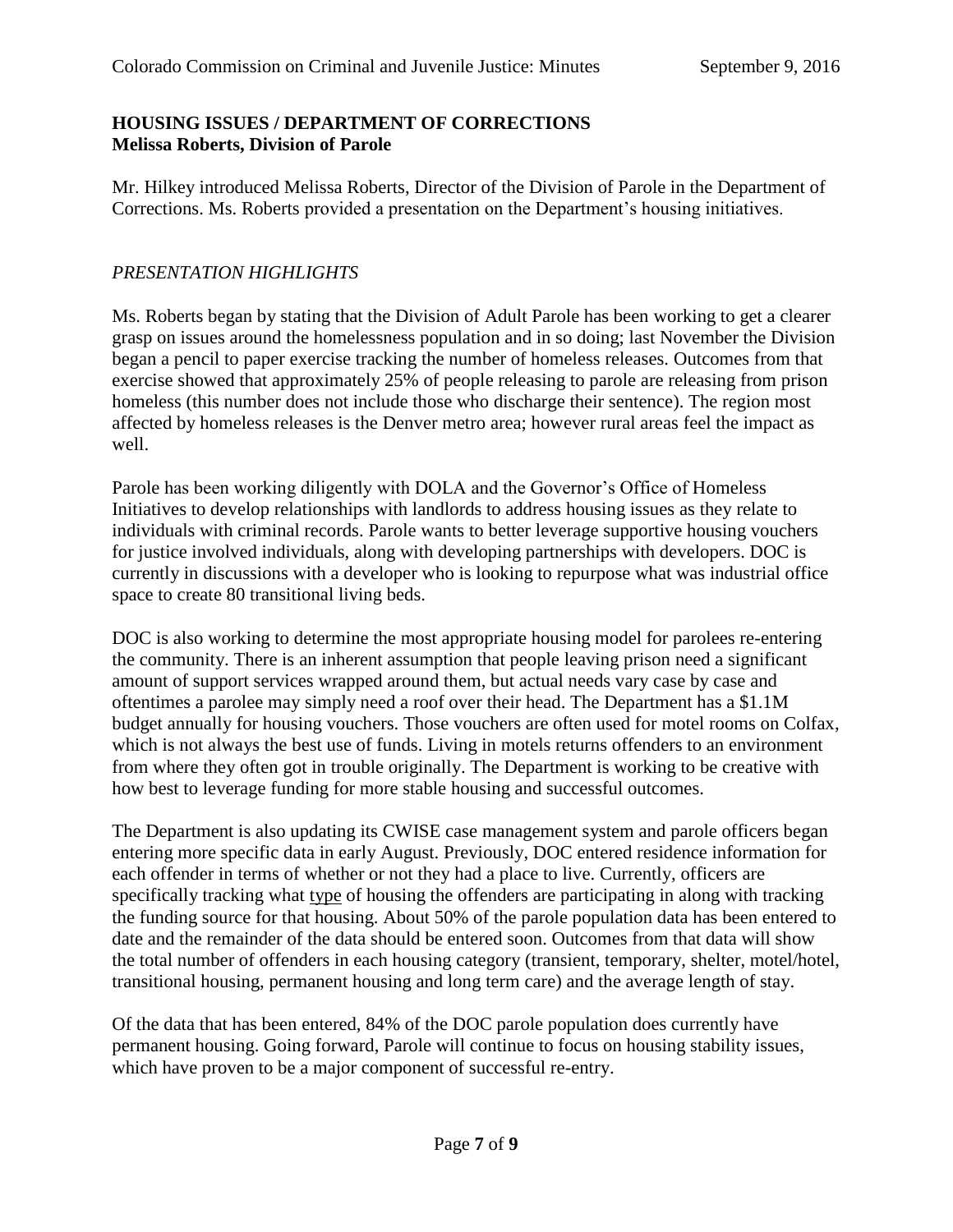DOC also created a Housing and Stabilization Unit which consists of a team of nine officers, a team leader and a supervisor. Parole also moved a field operation team of officers into the Reentry Center at the Broadway Parole office, resulting in officers from the Stabilization Unit working side-by-side with the re-entry staff to better address the issues of housing in general, with a specific focus on high risk/high need individuals.

One other complicating factor is the issue around how Medicaid dollars can be leveraged as they relate to homelessness issues. Medicaid dollars cannot be used for brick and mortar structures or rent, but they can be applied to the cost of support services. To that end, DOC now requires all approved treatment providers to be Medicaid certified.

## **HOUSING ISSUES / RE-ENTRY TASK FORCE WORK-TO-DATE Richard Stroker, Commission Consultant**

Mr. Hilkey explained that the next item on the agenda is a status report on the Re-entry Task Force work to date as it relates to housing. He introduced Commission consultant Richard Stroker who provided background information and an overview.

Mr. Stroker began by stating that the issues currently under consideration by the Re-entry Task Force are twofold: housing and collateral consequences. Housing is an enormous problem for many people in Colorado and for justice-involved individuals the barriers are significantly magnified. The issues around housing and the criminal justice system are bilateral in that people who are homeless tend to have prior criminal justice involvement and people who come through the criminal justice system are more likely to face homelessness.

Mr. Stroker reminded Commissioners that they identified housing as a high priority area during the February retreat. He noted the Re-entry Task Force effort to date has been largely centered on getting a clear picture of all the elements at play and understanding the impacts and ongoing activities and programs. Task Force members have heard multiple housing presentations and have considered options and studied what is happening in both Colorado and nationally. They have also considered any data available on outcomes and successes.

Mr. Stroker directed Commissioners to a handout in their packets outlining a variety of housing efforts underway by other agencies and organizations. This information was collected in an effort to try to compile as much information as possible in one place to get a clear picture and understanding of other efforts and what is happening with those initiatives. Task Force members are working to get smarter about all the issues while simultaneously narrowing the focus of the work they believe would be most effective.

The task force has determined that at this juncture they believe it is essential to establish a Capacity Working Group. That group will work to identify a specific population on which to focus, identify some specific initiatives, consider opportunities or programs that appear promising, and then determine if there are other agencies or efforts worthy of partnering with to help effect change. Additionally, individuals from the Governor's office have expressed interest in helping with the discussions around Capacity.